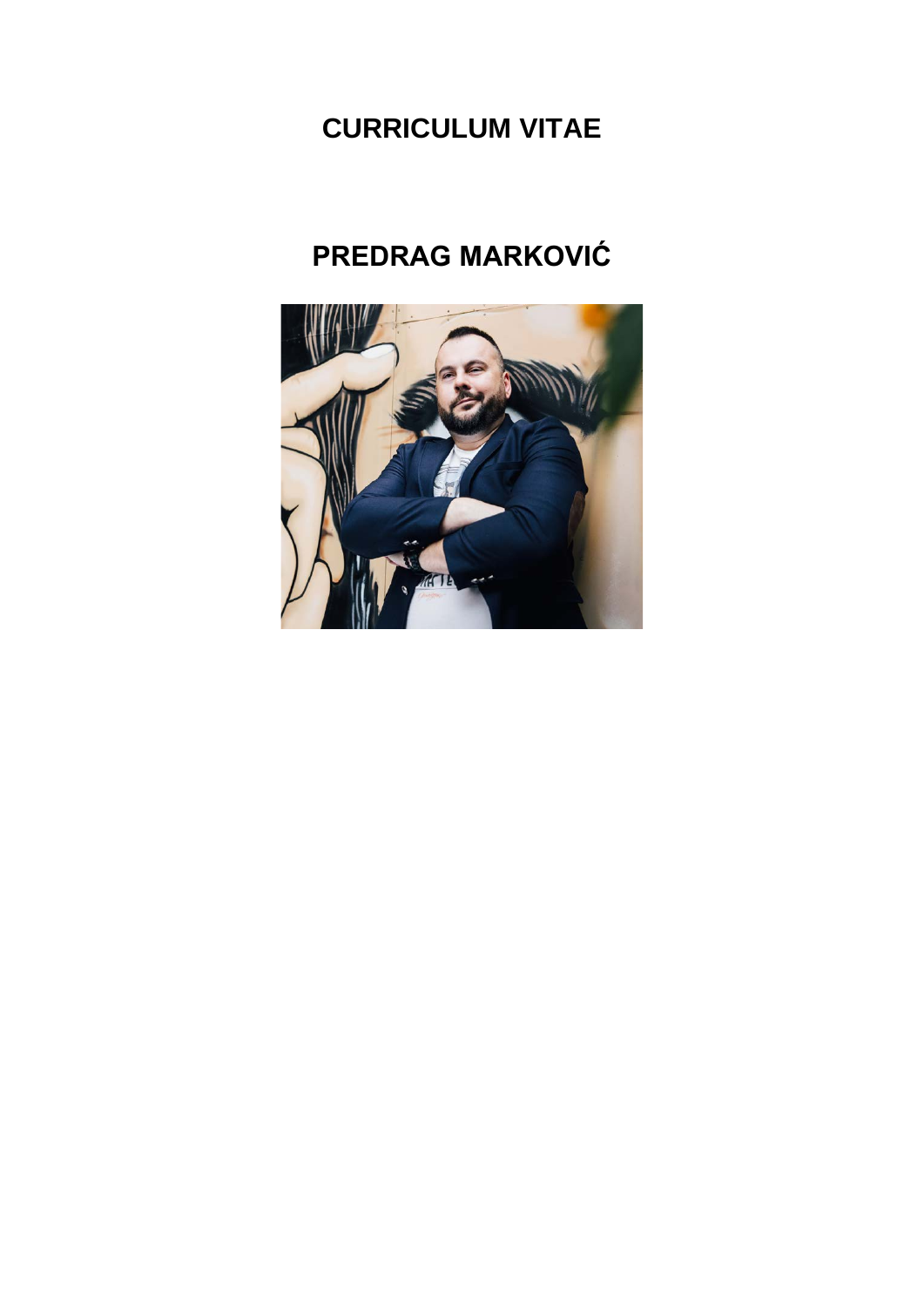#### **PERSONAL INFORMATION**

| Name         | Predrag Marković                         |
|--------------|------------------------------------------|
| Address      | 21000, Novi Sad, Serbia                  |
| Mobile       | +381 63 8919980                          |
| E-mail       | info@predragmarkovic.com                 |
| Citizenship  | Serbian                                  |
|              | Date of birth   05.07.1981.              |
|              |                                          |
| LinkedIn     | https://rs.linkedin.com/in/pedjamarkovic |
| Twitter      | https://twitter.com/pedjamarkovic        |
| <b>Blog</b>  | https://pedja.online                     |
| Portfolio    | http://predragmarkovic.com               |
| <b>Skype</b> | predrag.markovic.pedja                   |

#### **WORK EXPERIENCE**

| November 2019 -<br>November 2021 | <b>Retro Digital Agency</b>                                                                                                                                                                     |
|----------------------------------|-------------------------------------------------------------------------------------------------------------------------------------------------------------------------------------------------|
| Function                         | Co-founder, IT guru                                                                                                                                                                             |
| Description                      | Digital agency with focus on PR, SEO, WEB dev,<br>Marketing and Design.                                                                                                                         |
| <b>Tasks</b>                     | <b>PR</b><br><b>Digital Marketing</b><br><b>SEO</b><br><b>Growth hacking</b><br>Web development<br>$\bullet$<br>Graphic design<br>Product design<br>UX/UI design<br><b>Business development</b> |
| <b>Results</b>                   | Personal and clients projects. Creating all kinds of<br>strategies for different purposes and clients needs.                                                                                    |

| January 2018 - Present | <b>PM Solutions 021</b>                                                                        |
|------------------------|------------------------------------------------------------------------------------------------|
| Function               | Owner, IT Engineer                                                                             |
|                        | SEO Specialist, digital marketer and growth<br>hacker, IT Engineer. Creating digital marketing |
| Description            | strategies that leads to conversions. Client                                                   |
|                        | education and support. IT Consulting.                                                          |
|                        | Digital Marketing strategy                                                                     |
|                        | <b>SEO</b> strategy                                                                            |
|                        | <b>Growth hacking</b>                                                                          |
|                        | • Web development                                                                              |
| <b>Tasks</b>           | Graphic design                                                                                 |
|                        | Product design                                                                                 |
|                        | UX/UI design                                                                                   |
|                        | Creativity through brainstorming                                                               |
|                        | <b>Business development</b>                                                                    |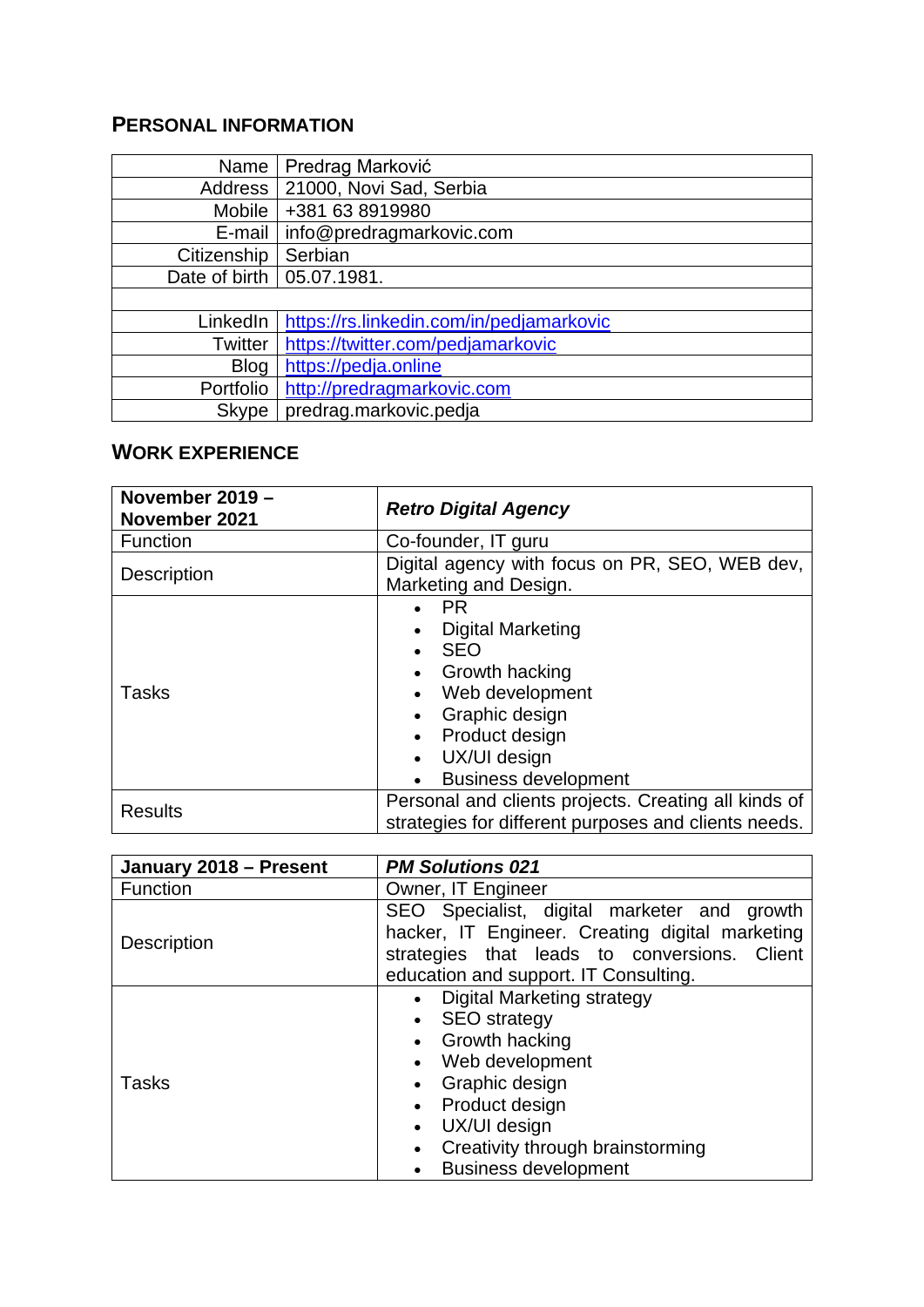| Results | Personal and clients projects. Creating all kinds of |
|---------|------------------------------------------------------|
|         | strategies for different purposes and clients needs. |

| <b>July 2017 - March 2020</b> | UJAT Digital Marketing - www.ujat.io                                           |
|-------------------------------|--------------------------------------------------------------------------------|
| Function                      | SEO Analyst - Digital Marketing consultant                                     |
| Description                   | SEO Analysis and improvements, digital marketing<br>activities, growth hacking |
| Tasks                         | • Marketing/SEO activities<br>• Growth hacking                                 |
| <b>Results</b>                | Projects - related to company and its clients                                  |

| November 2015 - March<br>2017 | QACube AG - www.qacube.com                                                                                                                       |
|-------------------------------|--------------------------------------------------------------------------------------------------------------------------------------------------|
| Function                      | Front-End Developer - SEO - Marketing                                                                                                            |
| Description                   | Coding web and app solutions, working on SEO<br>implementation                                                                                   |
| Technology                    | HTML5, JS, jQuery, Handlebars, Inuit, CSS3,<br>SASS, Compass, Bootstrap, Spring                                                                  |
| Tasks                         | Coding from design and preparing for<br>marketing/SEO activities<br>• Working on Front End tasks for QACube app<br>(new features and bug fixing) |
| <b>Results</b>                | Web projects - related to company and its clients                                                                                                |

| August 2014 - January 2015 | <b>TARDIS-BOX.COM</b>                                                                                                           |
|----------------------------|---------------------------------------------------------------------------------------------------------------------------------|
| Function                   | Front-End Developer - WEB Designer - Marketing<br>- freelancer                                                                  |
| Description                | Designing and coding web solutions                                                                                              |
| Technology                 | HTML5, CSS3, Bootstrap, JS, jQuery                                                                                              |
| <b>Tasks</b>               | Designing web solutions for promotion<br>$\bullet$<br>Coding from design and preparing for<br>$\bullet$<br>marketing activities |
| <b>Results</b>             | Web projects - related to startup company.                                                                                      |

| January 2014 - Oktobar<br>2015 | SIXSENTIX AG - www.sixsentix.com                                                                                                                                                 |
|--------------------------------|----------------------------------------------------------------------------------------------------------------------------------------------------------------------------------|
| Function                       | <b>Front-End Developer</b>                                                                                                                                                       |
| Description                    | Designing and coding web solutions                                                                                                                                               |
| Technology                     | HTML5, CSS3, Bootstrap, Inuit, Compass, SASS,<br>jQuery, JS, Handlebars, PHP, Spring                                                                                             |
| <b>Tasks</b>                   | Designing web solutions<br>• Coding from design and working through<br>JAVA web projects<br>• Working on promotion and implementation<br>of marketing activities - SEO, research |
| <b>Results</b>                 | Several web projects - related to company and its<br>clients.                                                                                                                    |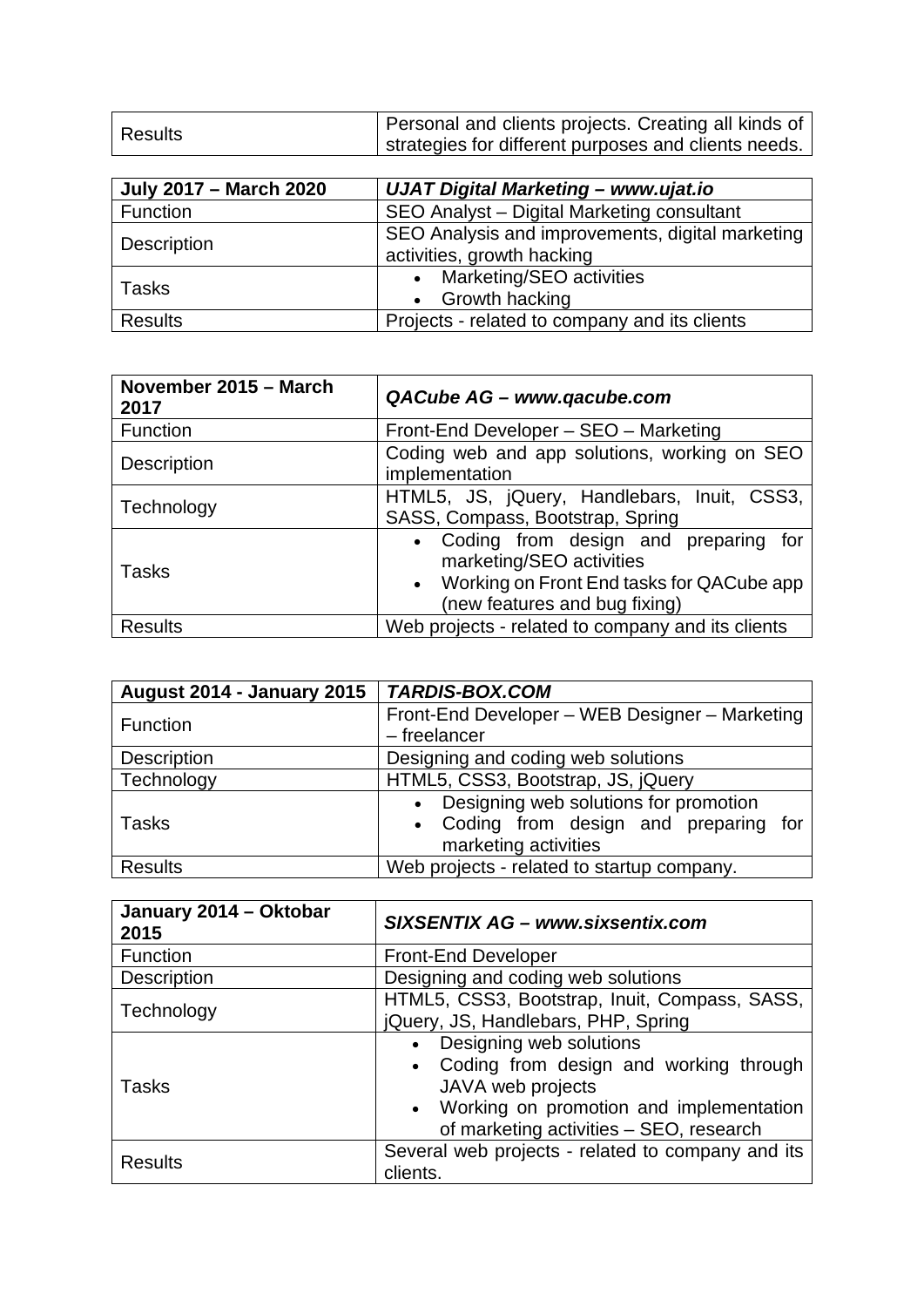| June 2013 - January 2014 | <b>Merchant World Service Inc.</b>                                                                                                                           |
|--------------------------|--------------------------------------------------------------------------------------------------------------------------------------------------------------|
| Function                 | Front-End Developer - WEB Designer - SEO                                                                                                                     |
| Description              | Designing and coding web solutions                                                                                                                           |
| Technology               | HTML5, CSS3 Bootstrap, jQuery, Play Framework,<br>Symfony                                                                                                    |
| <b>Tasks</b>             | Designing web solutions / mobile apps<br>Coding from design and working through<br>Symfony framework<br><b>SEO</b>                                           |
| <b>Results</b>           | Several web projects - lawyersadvisory.com,<br>maars.net etc, mobile android apps - MAARS Palm<br>Reader, Peeping Tom, MAARS Live TV and Radio<br>Ghana etc. |

| <b>January 2013 - April 2013</b> | <b>Internet Group - WEB &amp; Marketing company</b>                                                                                                                                                                                                                                                                                                      |
|----------------------------------|----------------------------------------------------------------------------------------------------------------------------------------------------------------------------------------------------------------------------------------------------------------------------------------------------------------------------------------------------------|
| Function                         | SEO analyst - part-time job                                                                                                                                                                                                                                                                                                                              |
| Description                      | Optimizing websites - 2 projects (currently)                                                                                                                                                                                                                                                                                                             |
| Technology                       | SEO, YouTube, Pinterest, Facebook, Twitter                                                                                                                                                                                                                                                                                                               |
| <b>Tasks</b>                     | Analysis and optimization of sites<br>$\bullet$<br>Optimize YouTube channel<br>Promotion through social media                                                                                                                                                                                                                                            |
| <b>Results</b>                   | Optimization of www.beocontrol.com (YouTube<br>channel and social networks)<br>well<br>as<br>as<br>www.selidbe-kocic.co.rs (+ social networking +<br>site). Optimization is done for particular keywords.                                                                                                                                                |
| December 2007 - present          | Freelance - www.predragmarkovic.com                                                                                                                                                                                                                                                                                                                      |
| Function                         | IT Engineer/Front-End Developer/SEO analyst                                                                                                                                                                                                                                                                                                              |
| Description                      | System and network administration, technical<br>support, WEB support, video surveillance, Front-<br>End developing, SEO, Marketing                                                                                                                                                                                                                       |
| Technology                       | HTML5, CSS3 (HTML&CSS) Bootstrap, jQuery, JS                                                                                                                                                                                                                                                                                                             |
| Tasks                            | Maintenance of computer equipment;<br>$\bullet$<br>Maintenance of computer networks;<br>$\bullet$<br>Install and configure IP video surveillance;<br>$\bullet$<br>Training users in certain user programs;<br>$\bullet$<br>WEB support;<br>$\bullet$<br>Social Media Marketing<br>$\bullet$<br>Online advertising<br><b>SEO</b><br>Front-End development |
| <b>Results</b>                   | Various companies in Novi Sad, travel agencies in<br>Novi Sad                                                                                                                                                                                                                                                                                            |

| April 2012 - September<br>2012 | <b>CandymanLab Bečej - Computer Programming</b> |
|--------------------------------|-------------------------------------------------|
| Function                       | <b>WEB Designer</b>                             |
| Description                    | WEB solutions - Front-End development           |
| Technology                     | HTML, CSS (HTML5 & CSS) Bootstrap, jQuery       |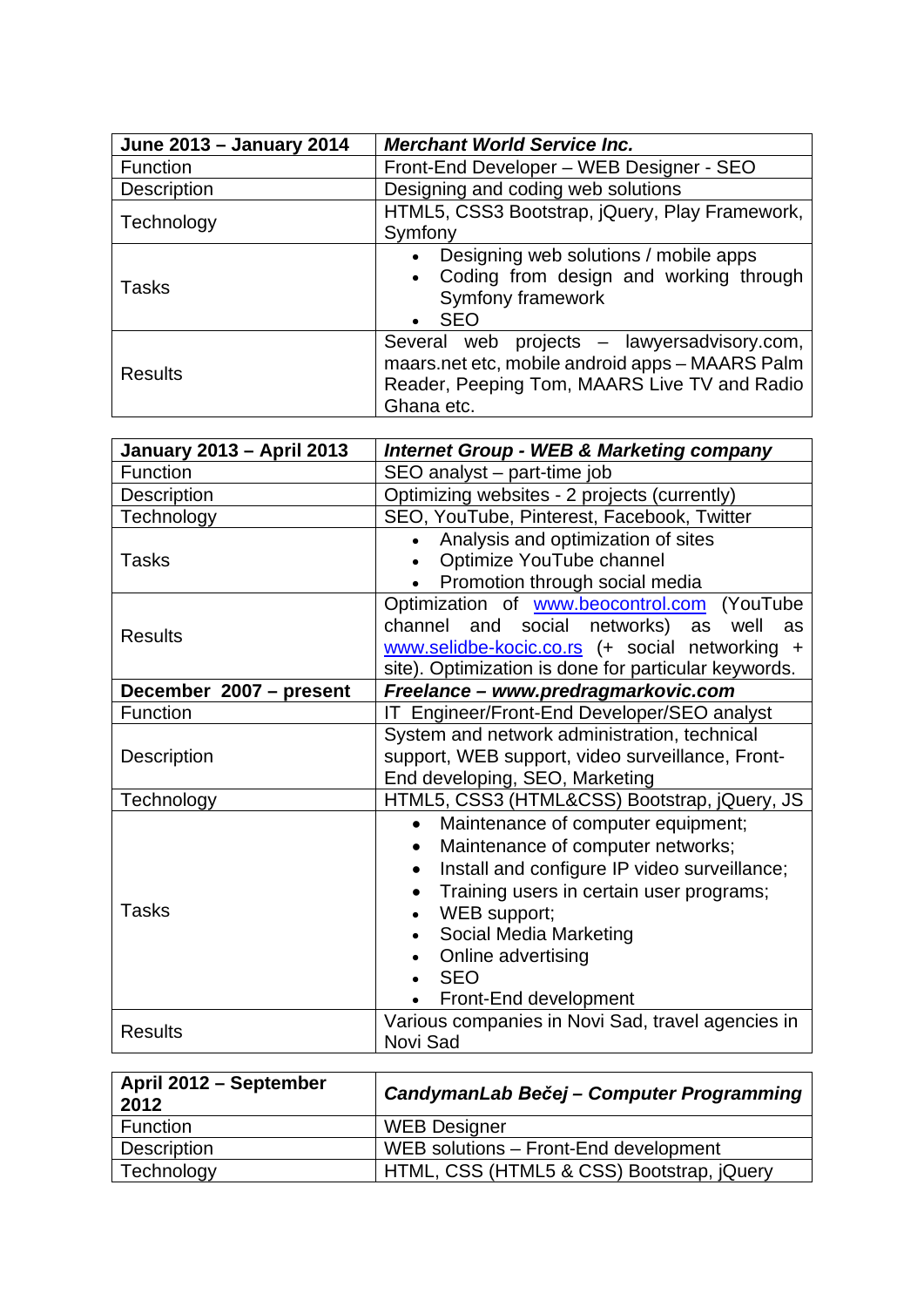| <b>Tasks</b> | Coding HTML pages from the graphic<br>$\bullet$<br>solutions such as Photoshop / Illustrator<br>(PSD / Al);<br>• Execution of operational tasks for client                                                                 |
|--------------|----------------------------------------------------------------------------------------------------------------------------------------------------------------------------------------------------------------------------|
|              | remote control (VNC) + SVN                                                                                                                                                                                                 |
| Results      | Made ticket system, with admin and client part,<br>using technology HTML, CSS, JS, jQuery and<br>PHP, where the services are done in ASP NET<br>and connected via XML. The project was done<br>with another PHP developer. |

| December 2009 - May 2010 | <b>PC021 Novi Sad - Sales and service of</b><br>computers and computer equipment                                                                                              |
|--------------------------|-------------------------------------------------------------------------------------------------------------------------------------------------------------------------------|
| <b>Function</b>          | IT technician and seller of computers and<br>computer equipment                                                                                                               |
| <b>Description</b>       | Sales and service of computers, computer<br>equipment, computer networks, technical support                                                                                   |
| <b>Tasks</b>             | • Provision of services;<br>Sale of computer equipment;<br>Technical support for customers and<br>clients;<br>• Maintenance of computer network;<br><b>Customer Training;</b> |
| <b>Results</b>           | Various companies in Novi Sad, travel agencies in<br>Novi Sad                                                                                                                 |

| Mart 2009 - September<br>2009 | <b>ITT OPRA Novi Sad – Sales and service of</b><br>computers and computer equipment                                                                                           |
|-------------------------------|-------------------------------------------------------------------------------------------------------------------------------------------------------------------------------|
| <b>Function</b>               | IT technician and seller of computers and<br>computer equipment                                                                                                               |
| Description                   | Sales and service of computers, computer<br>equipment, computer networks, technical support                                                                                   |
| <b>Tasks</b>                  | • Provision of services;<br>Sale of computer equipment;<br>Technical support for customers and<br>clients;<br>• Maintenance of computer network;<br><b>Customer Training;</b> |
| <b>Results</b>                | Various companies in Novi Sad, travel agencies in<br>Novi Sad                                                                                                                 |

| December 2007 - March<br>2009 | <b>MIFOS Novi Sad - service of computers and</b><br>computer equipment            |
|-------------------------------|-----------------------------------------------------------------------------------|
| Function                      | IT technician for computers and computer<br>equipment                             |
| Description                   | Service of computers, computer equipment,<br>computer networks, technical support |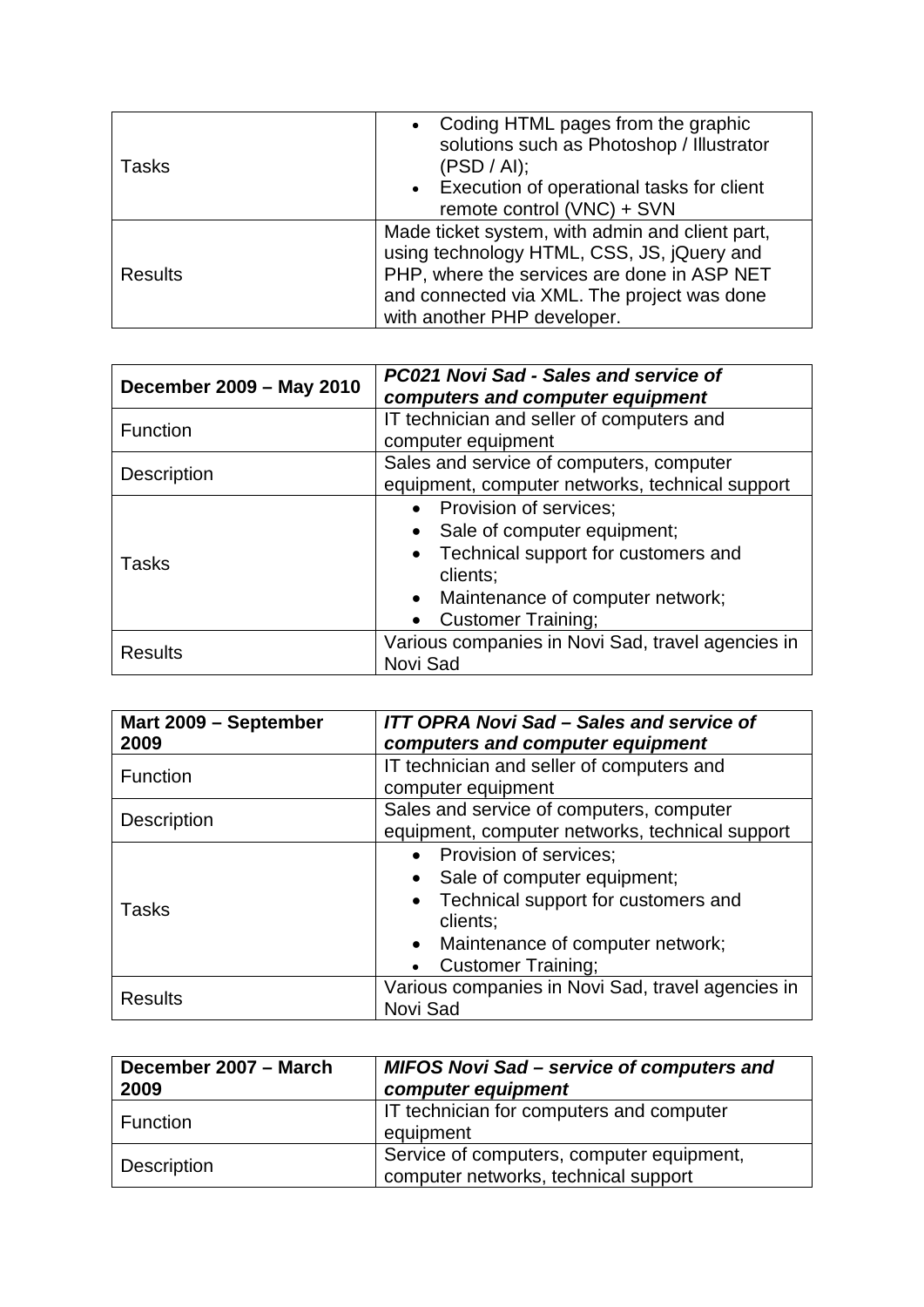|                | • Provision of services;                 |
|----------------|------------------------------------------|
|                | • Sale of computer equipment;            |
| Tasks          | • Technical support for customers and    |
|                | clients;                                 |
|                | • Maintenance of computer network;       |
|                | <b>Customer Training;</b><br>$\bullet$   |
| <b>Results</b> | Various companies in Novi Sad, Belgrade, |
|                | Kragujevac and more                      |

| October 2006 - July 2007 | Humanitarian Law Center, Belgrade - NGO                                                                                  |
|--------------------------|--------------------------------------------------------------------------------------------------------------------------|
| Function                 | Video Technician                                                                                                         |
| Description              | Recording conferences, seminars, editing video,<br>web administration, press clippings                                   |
| <b>Tasks</b>             | Press clippings;<br>• TV clippings;<br>Video editing;<br>Documenting video;<br>Documenting audio;<br>Web administration; |
| <b>Results</b>           | • HLC Conference                                                                                                         |

| <b>April 2004 - October 2006</b> | <b>TV Panonija - Media and Culture</b>                                  |
|----------------------------------|-------------------------------------------------------------------------|
| Function                         | Technician for audio and video editing                                  |
| Description                      | Making audio and video materials for news<br>production, postproduction |
|                                  | • Video editing                                                         |
| <b>Tasks</b>                     | Audio editing;<br>$\bullet$                                             |
|                                  | Editing advertising material;<br>$\bullet$                              |
| <b>Results</b>                   | • VIEW show,                                                            |
|                                  | Morning Program;<br>$\bullet$                                           |
|                                  | News;<br>$\bullet$                                                      |
|                                  | Vojvođanski dnevnik;<br>$\bullet$                                       |
|                                  | Rotation;<br>$\bullet$                                                  |

### **PROJECTS**

| February 2015 – present | Wine portal "WINE TOURS" ("VINSKE TURE")                                                                                                                |
|-------------------------|---------------------------------------------------------------------------------------------------------------------------------------------------------|
|                         | Location:   http://www.vinsketure.rs                                                                                                                    |
|                         | Promotion of wine culture, wineries, wine cellars<br>Description:   and wine houses. Sales. Marketing. Researching.<br>Blogging, SEO, Digital Marketing |
|                         | Technology:   CMS – WordPress, WEB design, SEO, Marketing                                                                                               |

#### **EDUCATION AND TRAINING**

| October 2008 - Jun 2011 | High Technical School of Professional Studies<br>in Novi Sad |
|-------------------------|--------------------------------------------------------------|
|-------------------------|--------------------------------------------------------------|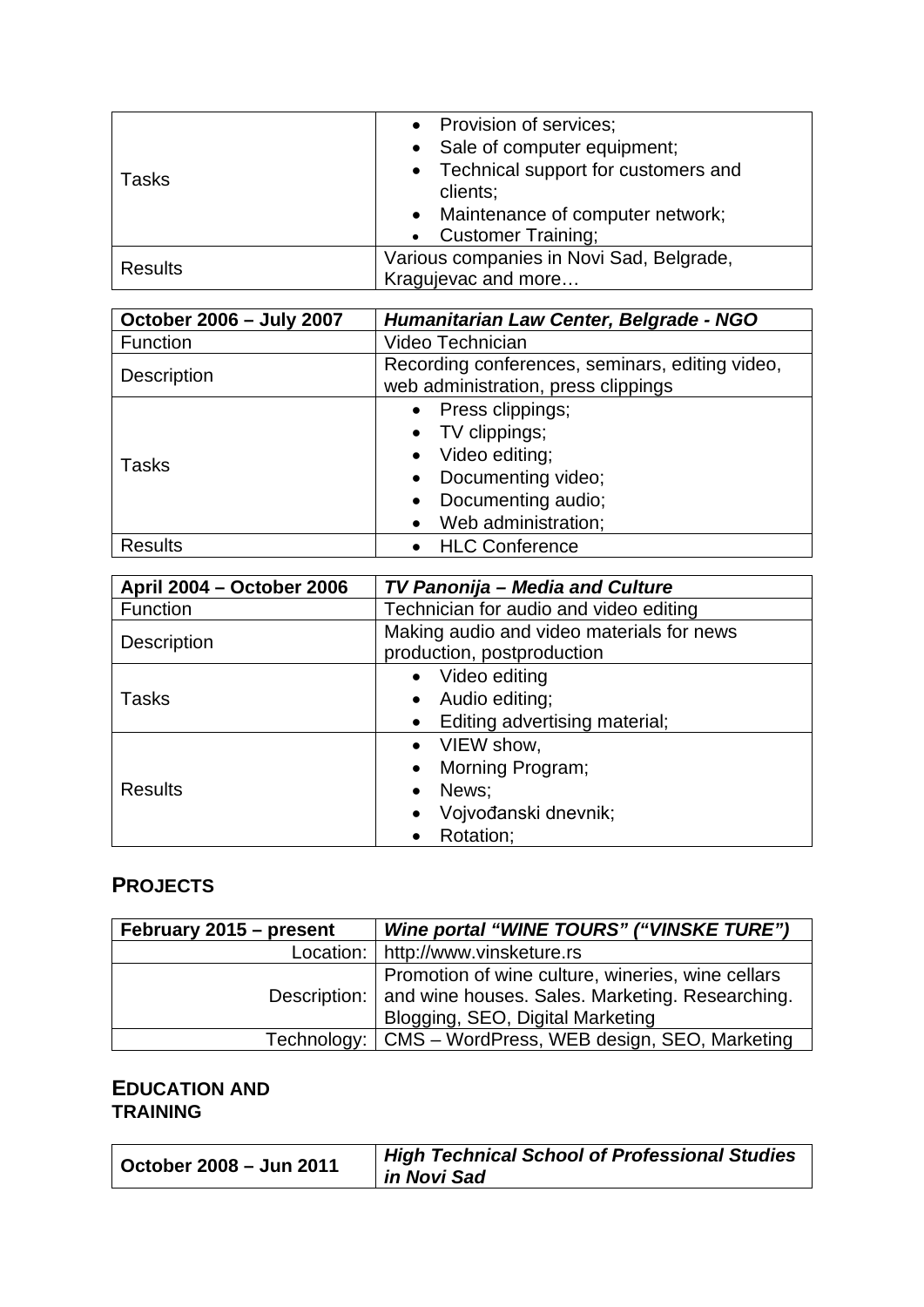|               | Course:   Information Technology                                                             |
|---------------|----------------------------------------------------------------------------------------------|
|               | Rank:   Information Technology Engineer for Electrical<br>  Engineering and Computer Science |
|               | Diploma:   Bachelor                                                                          |
| Grade: 8.7/10 |                                                                                              |

|                          | September 1996 - Jun 2000   High School "Mihajlo Pupin" Novi Sad |
|--------------------------|------------------------------------------------------------------|
|                          | Course:   Radio and video equipment                              |
|                          | Rank:   Electrician for radio and video equipment                |
|                          | Diploma: Secondary education                                     |
| Grade: $\vert 4/5 \vert$ |                                                                  |

#### **ADDITIONAL EDUCATION**

| November 2011 | CODR RES POLIS Novi Sad & Management for<br>I the Digital Agenda, Andrevlje - Fruška Gora |
|---------------|-------------------------------------------------------------------------------------------|
|               | Course: School of blogging                                                                |

| March 2011 - May 2011 | JDIT Eagle Consulting Service LLC Novi Sad     |
|-----------------------|------------------------------------------------|
|                       | Mandatory practice within 3 years of the study |
| Course:               | • Fundamentals of Java Programming             |
|                       | • Creating user manuals for the "Decider"      |

| October 2007 - February | Center for Education and Culture FENIX (RU) Novi      |
|-------------------------|-------------------------------------------------------|
| 2008                    | Sad                                                   |
|                         | Course:   Vocational training for computer technician |

| May 2005 - Jun 2005      | "The Centre for Entrepreneurship Education and<br>Development" doo Bačka Topola - TELEDOM<br>Temerin<br>Course:   Computing course |
|--------------------------|------------------------------------------------------------------------------------------------------------------------------------|
| February 2005 - Jun 2005 | School of Foreign Languages LINGUA Novi Sad                                                                                        |
| Course:                  | English course                                                                                                                     |

#### **VOLUNTEERING**

| October 2011 - April 2012 | <b>Center for the Promotion and Development of</b><br><b>Temerin - Association</b>                                                                                                                                                                           |
|---------------------------|--------------------------------------------------------------------------------------------------------------------------------------------------------------------------------------------------------------------------------------------------------------|
| Function                  | IT coordinator                                                                                                                                                                                                                                               |
| Description               | Improving the quality of life of citizens, especially<br>young people, promoting the development of<br>ideas, encourage active participation of citizens in<br>the society and individual problem solving,<br>development of cultural, sporting and academic |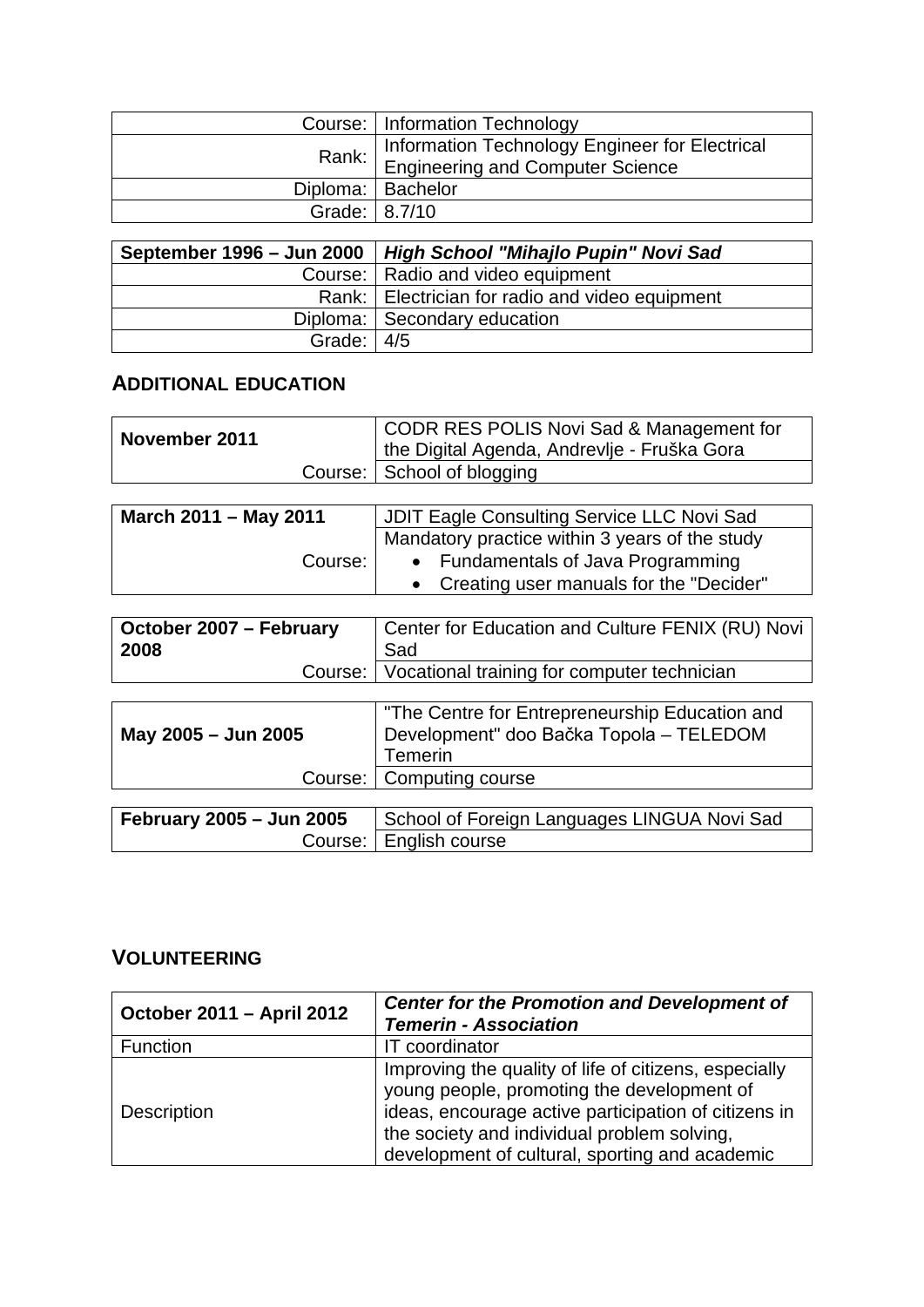|                | awareness, informal education, international<br>cooperation and mobility of citizens.                                                                                                         |
|----------------|-----------------------------------------------------------------------------------------------------------------------------------------------------------------------------------------------|
| <b>Tasks</b>   | Implementation of projects and coordination<br>with other co-workers in the IT field;<br>• Training in the use of e-services intended<br>for citizens and businesses;                         |
| <b>Results</b> | Performed training in the use of electronic services<br>in Temerin in cooperation with the Digital Agenda<br>Ministry of Culture, Media and Information Society<br>of the Republic of Serbia. |

| <b>Jul 2011</b>      | <b>EXIT Festival</b><br>Volunteer u Fun&Foodland&Kafići |
|----------------------|---------------------------------------------------------|
| <b>EXIT Festival</b> |                                                         |
| <b>Jul 2007</b>      | Volunteer - BalkanIdea Novi Sad                         |

### **PERSONAL SKILLS AND COMPETENCIES**

| • I am very responsible, reliable,<br>hardworking, ambitious, persistent, direct,<br>communicative person;<br>• Have the organizational skills and team<br>spirit;<br>• Flexibility, initiative and resourcefulness: |  |
|----------------------------------------------------------------------------------------------------------------------------------------------------------------------------------------------------------------------|--|
|----------------------------------------------------------------------------------------------------------------------------------------------------------------------------------------------------------------------|--|

| <b>Native language</b>             | <b>Serbian</b>      |
|------------------------------------|---------------------|
|                                    | <b>English</b>      |
| <b>READ</b>                        | Good                |
| <b>WRITE</b>                       | Good                |
| <b>PRONUNCIATION</b>               | Good                |
|                                    | German              |
| <b>READ</b>                        | Good                |
|                                    | WRITE   Entry level |
| <b>PRONUNCIATION</b>   Entry level |                     |

## **SOCIAL SKILLS AND**

### **COMPETENCES**

| • A member of a sports team - RK TSK<br>Temerin - since 1996.                 |
|-------------------------------------------------------------------------------|
| • A member of the tennis club sports -<br>Temerinski Tennis Club - since 2012 |